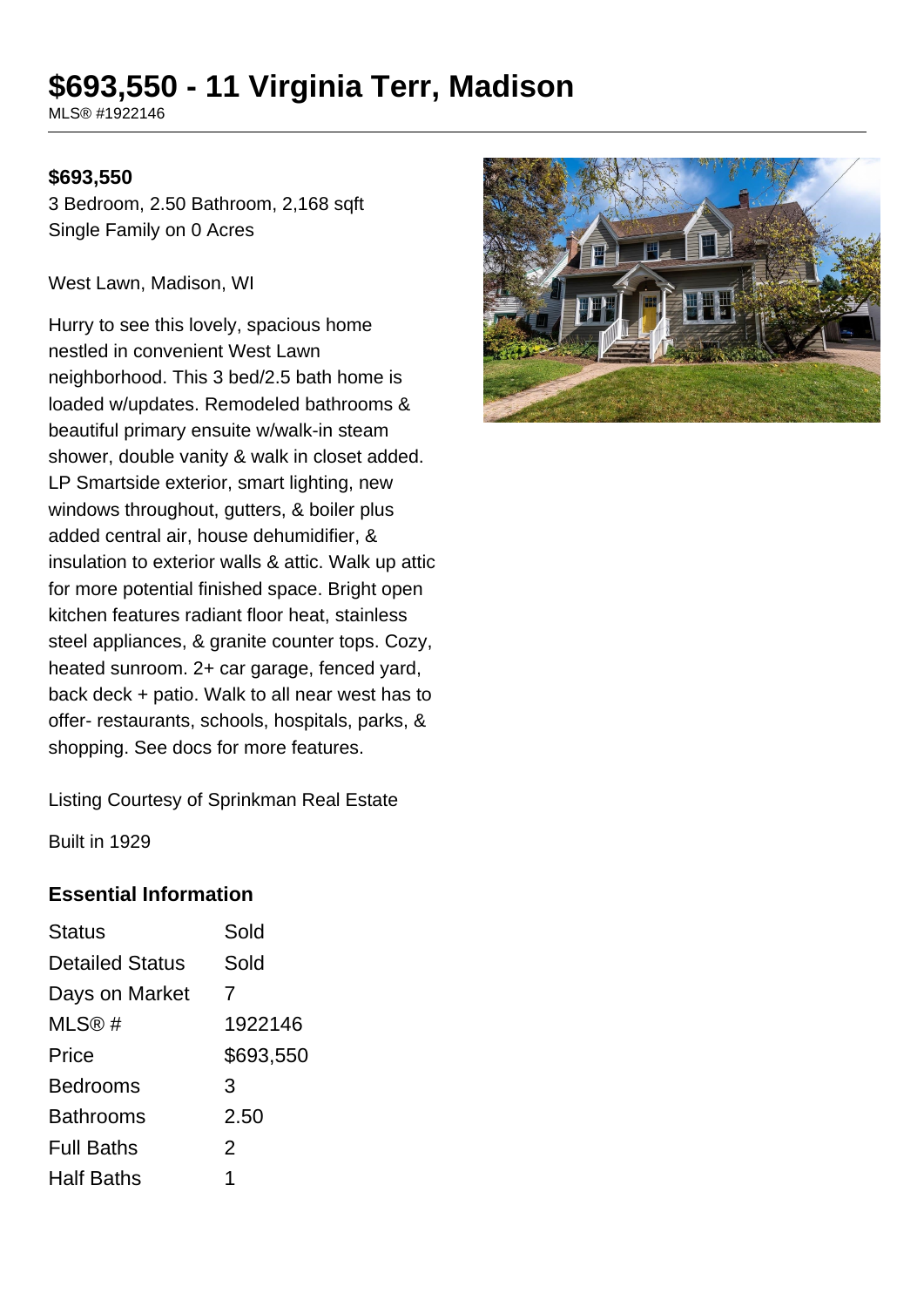| Square Footage        | 2,168              |
|-----------------------|--------------------|
| Acres                 | 0.14               |
| <b>Year Built</b>     | 1929               |
| <b>Type</b>           | Single Family      |
| <b>Style</b>          | Cape Cod, Colonial |
| <b>Assessed Value</b> | \$627,300          |
| <b>Year Assesed</b>   | 2021               |
| <b>Net Taxes</b>      | \$13,410           |
| <b>Tax Year</b>       | 2020               |
| Exterior              | Fiber cement       |

## **Community Information**

| Address      | 11 Virginia Terr       |
|--------------|------------------------|
| MLS® Area    | <b>MADISON - C W14</b> |
| Subdivision  | West Lawn              |
| City         | Madison                |
| County       | Dane                   |
| <b>State</b> | WI                     |
| Zip Code     | 53726                  |

#### **Interior**

| <b>Interior Features</b> | Wood or sim. wood floor, Walk-in closet(s), Walk-up Attic, Washer, |
|--------------------------|--------------------------------------------------------------------|
|                          | Dryer, Water softener inc, At Least 1 tub, Steam Shower            |
| Cooling                  | Central air, In Floor Radiant Heat                                 |
| Fireplace                | Yes                                                                |
| <b>Fireplaces</b>        | Wood burning, 1 fireplace                                          |

#### **Exterior**

|  | Exterior Features Patio, Fenced Yard |
|--|--------------------------------------|
|--|--------------------------------------|

### **Amenities**

| Garages            | 2 car, Detached, Opener |
|--------------------|-------------------------|
| Is Waterfront      | No                      |
| <b>Golf Course</b> | No                      |

### **School Information**

| <b>District</b> | Madison          |
|-----------------|------------------|
| Elementary      | Franklin/Randall |
| Middle          | Hamilton         |